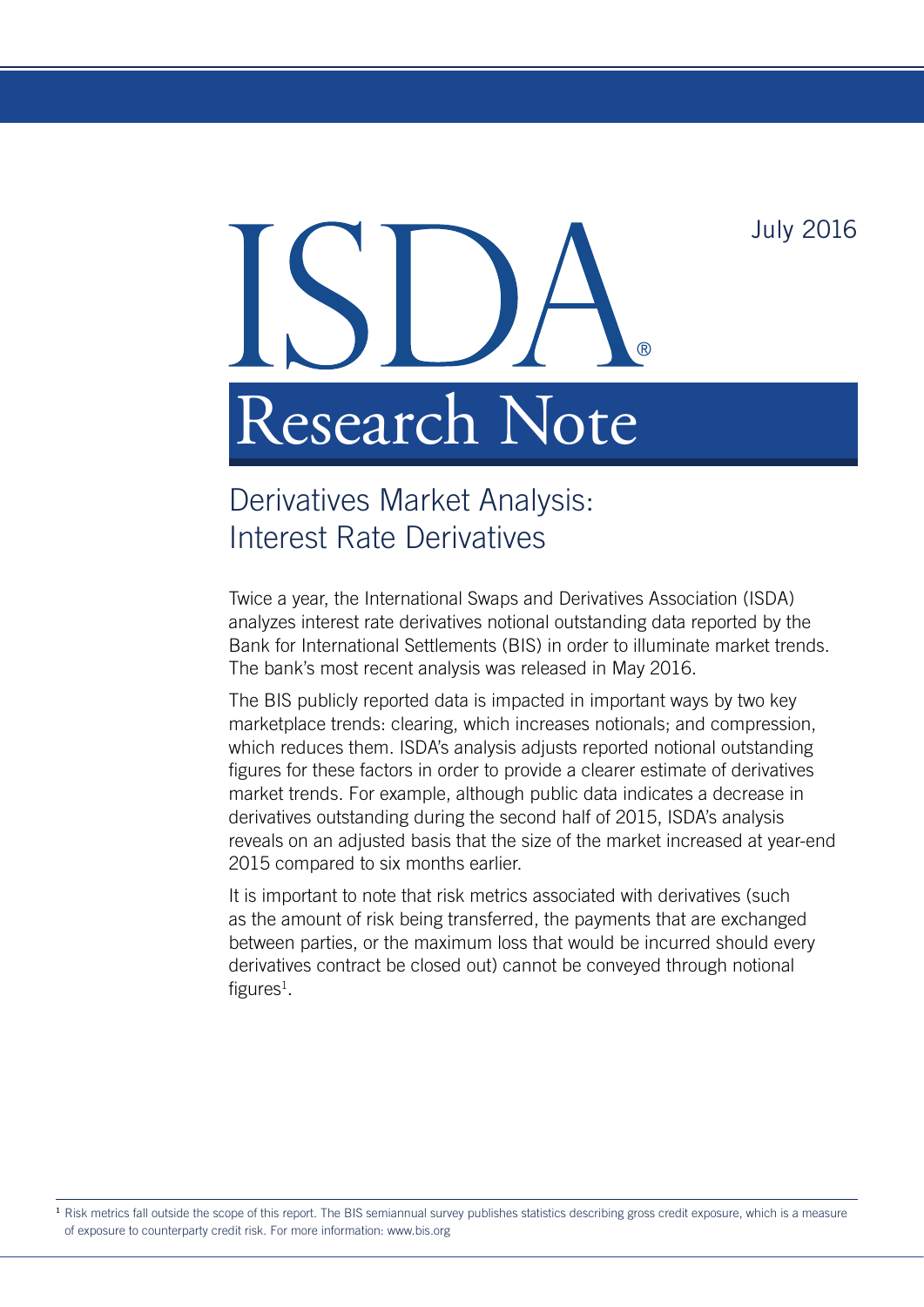# **SUMMARY**

More than two thirds of IRD notional outstanding has now been cleared

The BIS publishes derivatives notional outstanding data on a semiannual basis. Although these statistics can provide helpful information on broad market trends, it is important to recognize the impact of two countervailing factors: clearing and compression.

Clearing increases notional outstanding, as a single bilateral trade is reported as two separate transactions within the BIS statistics (one between party A and the clearing house and one between party B and the clearing house). The BIS semiannual notional outstanding data is not adjusted for this double counting of cleared transactions<sup>2</sup>.

This research calibrates for this effect to provide an estimate of total IRD notional outstanding that is currently cleared, as well as the proportion of clearable IRD notional outstanding that is cleared.

In contrast, compression has the opposite effect by acting to reduce notional outstanding through the cancelling or 'netting' of offsetting trades. The BIS figures are reported after compression has occurred, which makes it difficult to draw any conclusion about underlying derivatives market activity<sup>3</sup>.

# **HIGHLIGHTS**

- Clearing and compression together have an important impact on IRD notional outstanding figures. After adjusting for the double counting of cleared trades in BIS statistics, ISDA estimates that 67.5% of IRD notional outstanding was cleared at the end of 2015.
- ISDA estimates that roughly 98% of IRD notional outstanding that can be cleared is being cleared. This takes into account IRD instruments that are not yet accepted for clearing, as well as the volume transacted by counterparties that are exempt from mandatory clearing.
- The BIS reported a decrease of 11.7% in IRD notional outstanding in the six months to December 31, 2015, from \$434.7 trillion to \$384 trillion. The decline was attributed to increased compression activity.
- Overall IRD notional has been reduced by roughly 67% as a result of portfolio compression.
- After adjusting for the effects of clearing and compression, underlying IRD notional outstanding increased by 2.5% over the six-month period to December 31, 2015, from \$680.2 trillion to \$697.5 trillion.

Efficient Markets

<sup>&</sup>lt;sup>2</sup> See OTC derivatives statistics at end-June 2013, BIS, November 2013, footnote 3, page 7, for an explanation of the BIS methodology [\(https://www.bis.](https://www.bis.org/publ/otc_hy1311.pdf) [org/publ/otc\\_hy1311.pdf](https://www.bis.org/publ/otc_hy1311.pdf))

<sup>&</sup>lt;sup>3</sup> ISDA used data from the BIS, the Depository Trust & Clearing Corporation (DTCC), LCH.Clearnet's SwapClear, CME Group, Japan Securities Clearing Corporation (JSCC) and TriOptima. Other CCPs also clear IRD, but are excluded from this analysis, including the Australian Securities Exchange, Eurex, Nasdaq OMX, OTC Clearing Hong Kong, Singapore Exchange, Shanghai Clearing House and Korea Exchange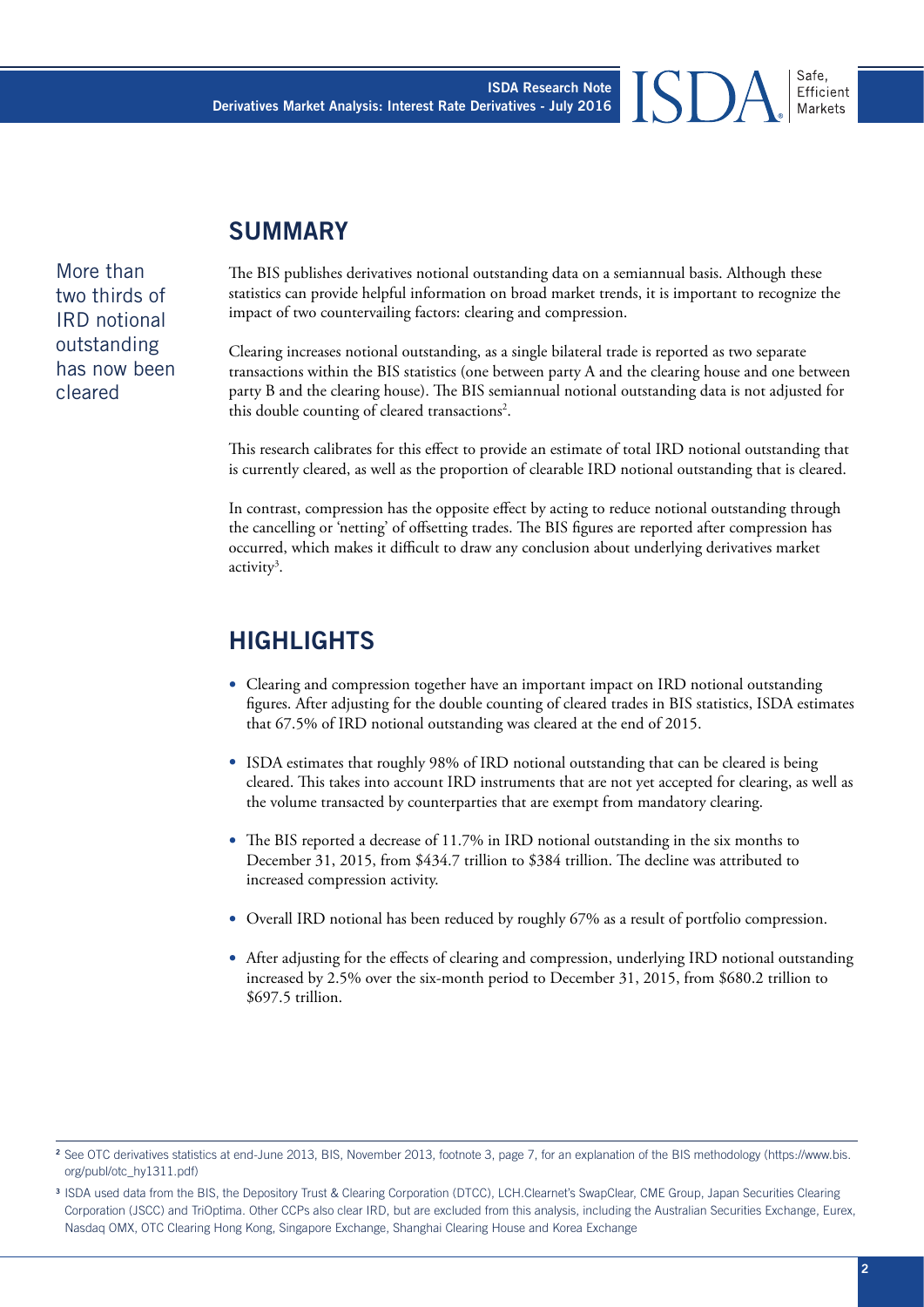# **MARKET SNAPSHOT AT DECEMBER 31, 2015**

Nearly 98% of what can be cleared in the IRD market is now being cleared

The first section of the report breaks down the proportion of the IRD market that is cleared, making an adjustment for the double counting of cleared trades in publicly reported data. This is illustrated in the waterfall analysis in Chart 1.

The analysis begins with the BIS notional outstanding headline figure on December 31, 2015 (item A). This figure is \$384 trillion $^4\!\!$ .

The second leg of the waterfall adjusts the headline figure for the double counting of cleared trades. This is achieved by subtracting total cleared volume – estimated at \$155 trillion at the end of 2015 (item B)<sup>5</sup> – from reported gross notional outstanding. The difference of \$229 trillion is the adjusted gross notional outstanding figure (item C).

The proportion of cleared IRD notional outstanding can then be calculated. Dividing total cleared volume (\$155 trillion) by the adjusted notional outstanding figure (\$229 trillion) shows that approximately 67.5% of IRD notional outstanding is currently cleared.

The rest of the waterfall analysis focuses on the remainder of the IRD market. Subtracting total cleared volume from the adjusted notional outstanding figure gives the total size of the non-cleared segment. This totaled \$74 trillion at the end of 2015 (item E).

Of the \$74 trillion, approximately \$52 trillion (item F) comprises products that were not accepted for clearing at the end of 2015. These include swaptions<sup>6</sup>, cross-currency swaps and options<sup>7</sup>.

In addition to this, a certain proportion of trading activity is conducted with entities that qualify for an exemption to the clearing mandate – for instance, non-financial counterparties. ISDA estimates this portion to be approximately \$13 trillion at the end of 2015 (item  $G$ )<sup>8</sup>.

Subtracting non-clearable products and trades with exempted counterparties from the non-cleared IRD total results in the amount of potentially clearable IRD notional outstanding that is not yet cleared: about \$9 trillion (item H).

ISDA therefore estimates that approximately 98% of the clearable IRD market is currently cleared.

<sup>4</sup>All figures are rounded to whole numbers for the purposes of the waterfall analysis

<sup>5</sup>This includes \$126 billion from LCH.Clearnet, \$20 trillion from CME Group, and \$9 trillion from JSCC

Efficient Markets

<sup>6</sup>CME Group launched a clearing service for swaptions in April 2016, initially for US dollar-denominated interest rate swaptions with European-style exercise

<sup>7</sup>The \$52 trillion consists of swaptions (\$25.0 trillion), cross-currency swaps (\$14.8 trillion), options including callable swaps (\$9.1 trillion), and 'other' derivatives (\$2.7 trillion)

<sup>8</sup>According to BIS end-December 2015 data, the notional value of IRD with non-financial corporates was \$14.7 trillion. We estimate roughly 15% of the total exempt trades are non-clearable, which are already accounted for in the waterfall analysis (item F). The remaining amount – \$13 trillion – is attributed to clearable IRD that remain non-cleared due to the exemption (item G)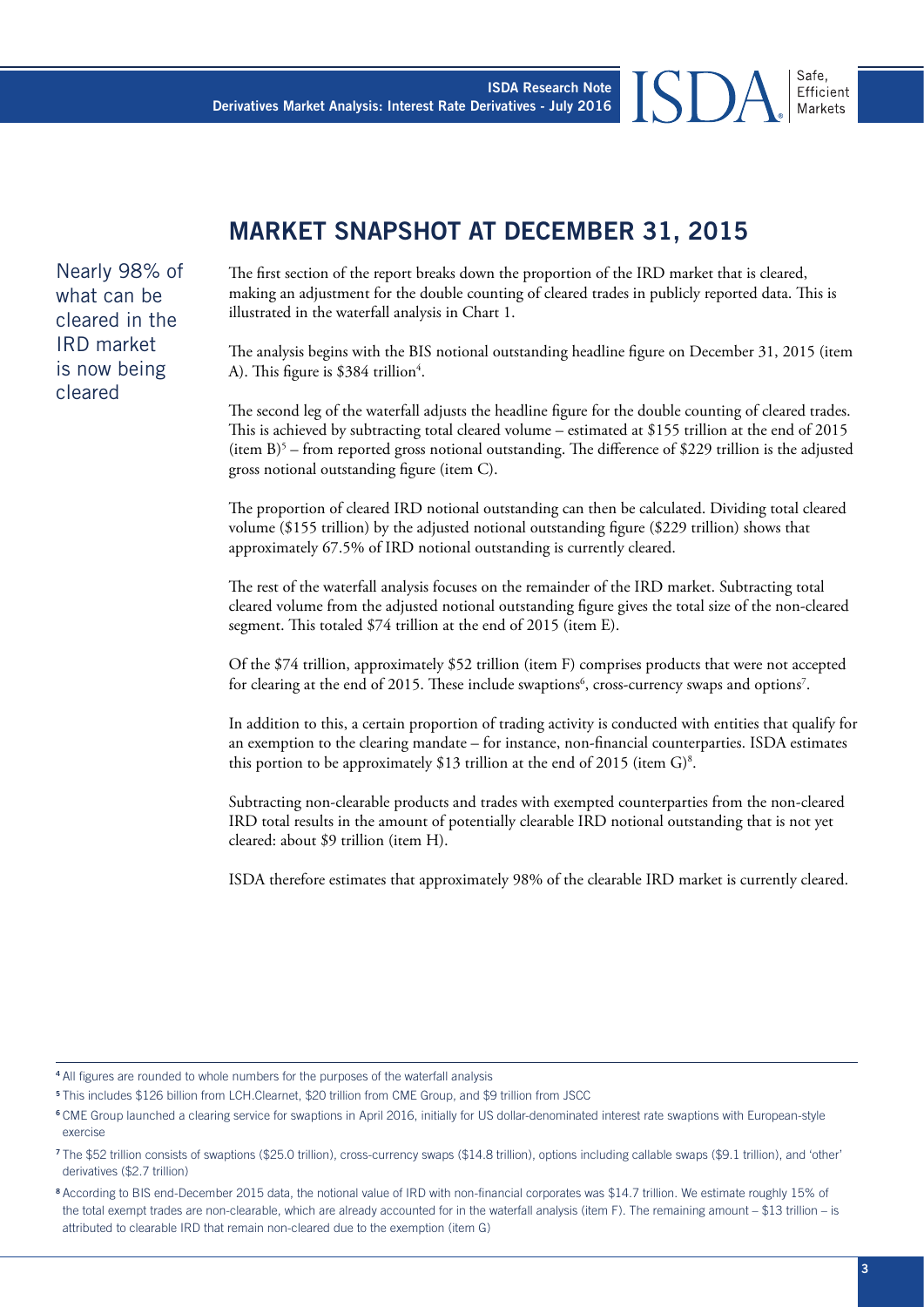#### Chart 1: Interest Rate Derivatives Waterfall: December 31, 2015 (US\$ trillions)



**Source:** BIS, CME Group, JSCC, LCH.Clearnet, TriOptima

†The adjustment factor for cleared transactions metric includes \$126 billion from LCH.Clearnet, \$20 trillion from CME Group, and \$9 trillion from JSCC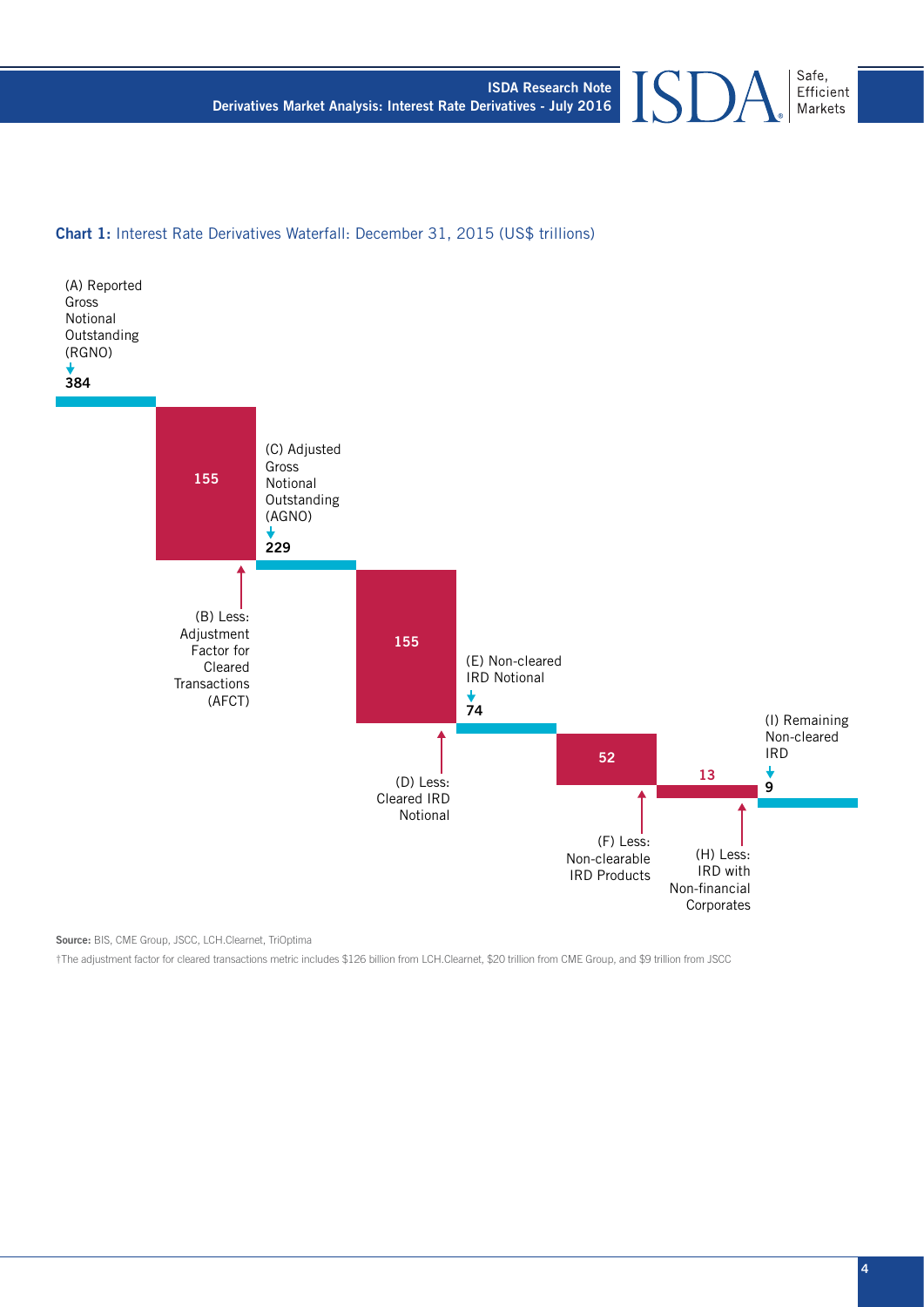**IRD MARKET IN DECLINE?** 

The effects of clearing and compression distort publicly reported derivatives notional

The BIS regularly reports derivatives gross notional outstanding volume as part of its semiannual statistical release<sup>9</sup>. These figures represent the gross volume of all derivatives transactions that are concluded and not yet settled by the reporting date. The metric is intended to provide a measure of market size and a reference from which contractual payments are determined in derivatives markets.

According to the latest semiannual release, the overall size of the derivatives market continued to shrink during the second half of 2015. Total notional outstanding fell by 10.9%, from \$552.9 trillion to \$492.9 trillion in the six months to December 31, 2015. IRD notional outstanding – the largest segment of derivatives activity – declined by 11.7% over the same period, from \$434.7 trillion to \$384 trillion.

Although useful, these notional outstanding figures are not adjusted for the effects of clearing and compression<sup>10</sup>. Clearing overstates the size of the market because cleared trades are reported twice in the BIS data. Conversely, compression understates market activity, as offsetting positions are cancelled out.

The following sections of the report analyze how these two opposing forces affect the IRD market in order to arrive at an estimate of underlying market size before clearing and compression occur.

# **THE EFFECT OF CLEARING**

Central clearing has become an important feature of derivatives market activity, mostly as a result of regulatory changes that introduced clearing mandates. However, Table 1 shows that cleared IRD volumes reported by three clearing houses has recently fallen. Despite this, the proportion of the IRD market that is cleared has remained relatively steady.

In order to better understand underlying trends, an adjustment is made to BIS-reported notional outstanding figures. Clearing acts to increase publicly reported notional outstanding figures, as each bilateral trade is counted as two transactions once novated to a CCP.

To eliminate this double counting, an 'adjustment factor' is required, based on CCP cleared volume data. This total fell to \$154.7 trillion at the end of 2015, versus \$174.6 trillion at the end of June 2015, a decline of 11.4%.

This **adjustment factor for cleared transactions (AFCT)** is subtracted from the BIS **reported gross notional outstanding (RGNO)** figure to arrive at an **adjusted gross notional outstanding (AGNO)**  number – essentially, a notional outstanding metric that is modified to remove the double counting.

This adjustment is illustrated in Table 1. As of December 31, 2015, IRD notional outstanding adjusted for double counting totaled \$229.3 trillion, compared with a BIS reported number of \$384 trillion. This means adjusting for double counting reduces IRD notional by roughly 40%.

An estimated 67.5% of IRD notional outstanding is now cleared

<sup>9</sup> For more information: [www.bis.org](http://www.bis.org)

<sup>10</sup>As the BIS writes: "Changes in outstanding notionals…do not necessarily reflect changes in market activity or in the risk that is actually held. Dealers often enter into derivatives contracts to offset existing exposur es. The move towards central clearing tends to further inflate outstanding notionals; after novation to the central counterparty (CCP), a single trade between two dealers becomes two outstanding contracts of each dealer with the CCP. Trade compression – a process of tearing up trades to eliminate economically redundant derivatives positions – has reversed this trend, helping to sharply undercut the value of outstanding notional OTC derivatives positions in recent years." BIS Quarterly Review, December 2015, page 24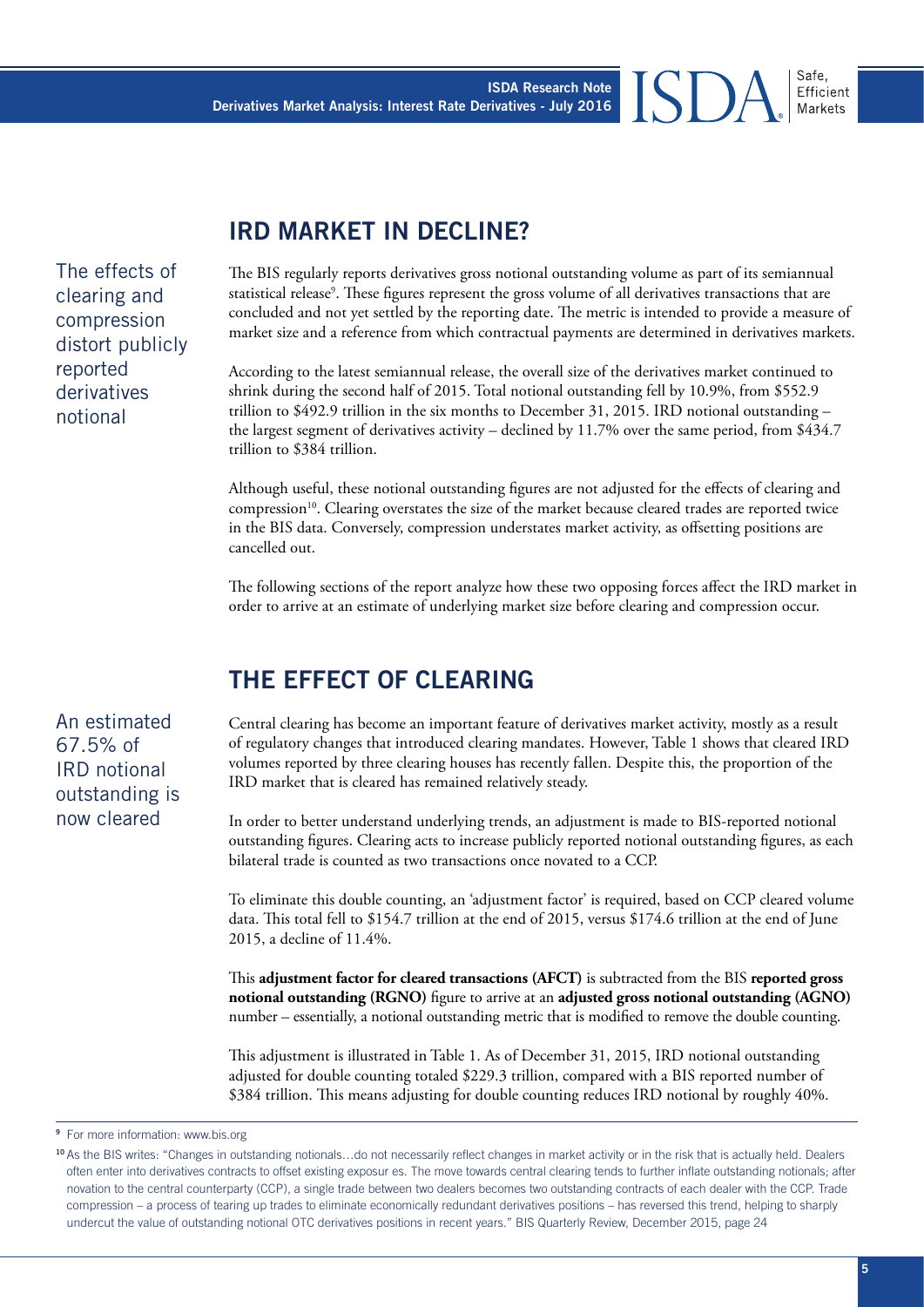|                                                                               | Dec-<br>07 | Dec-<br>08 | Dec-<br>09 | Dec-<br>10 | Dec-<br>11 | Jun-<br>12 | Dec-<br>12 | Jun-<br>13 | Dec-<br>13 | Jun-<br>14 | Dec-<br>14 | Jun-<br>15 | Dec-<br>15 |
|-------------------------------------------------------------------------------|------------|------------|------------|------------|------------|------------|------------|------------|------------|------------|------------|------------|------------|
| (RGNO) BIS Reported<br><b>Gross Notional</b><br><b>Outstanding</b>            | 393.1      | 432.1      | 449.9      | 465.3      | 504.1      | 494.4      | 489.7      | 561.3      | 584.4      | 563.3      | 505.4      | 434.7      | 384.0      |
| (AFCT) Adjustment<br><b>Factor for Cleared</b><br><b>Transactions</b>         | 54.4       | 75.8       | 107.7      | 124.2      | 141.9      | 152.8      | 170.7      | 201.9      | 227.7      | 230.5      | 211.5      | 174.6      | 154.7      |
| <b>LCH.Clearnet (Single-</b><br>counted) Gross<br><b>Notional Outstanding</b> | 54.4       | 75.8       | 107.7      | 124.2      | 141.9      | 152.8      | 170.7      | 195.5      | 213.0      | 206.8      | 179.6      | 141.2      | 125.5      |
| <b>CME Gross Notional</b><br><b>Outstanding</b>                               | N/A        | N/A        | N/A        | N/A        | 0.1        | 0.3        | 0.6        | 3.0        | 9.1        | 15.6       | 22.8       | 24.0       | 20.2       |
| <b>JSCC Gross Notional</b><br><b>Outstanding</b>                              | N/A        | N/A        | N/A        | N/A        | N/A        | N/A        | N/A        | 3.4        | 5.6        | 8.1        | 9.1        | 9.4        | 9.0        |
| (AGNO) Adjusted<br><b>Gross Notional</b><br><b>Outstanding</b>                | 338.7      | 356.3      | 342.2      | 341.1      | 362.2      | 341.6      | 319.0      | 359.4      | 356.7      | 332.8      | 293.9      | 260.1      | 229.3      |
| <b>Pct(%) Cleared Gross</b><br><b>Notional Outstanding</b>                    | 16.1%      | 21.3%      | 31.5%      | 36.4%      | 39.2%      | 44.7%      | 53.5%      | 56.2%      | 63.8%      | 69.3%      | 72.0%      | 67.1%      | 67.5%      |

Table 1: Gross Notional Outstanding Volume: Interest Rate Derivatives (US\$ trillions)

**Source:** BIS, CME Group, JSCC, LCH.Clearnet

Chart 2 compares the BIS figures (RGNO) and the adjusted notional outstanding numbers (AGNO). The chart illustrates there has been a sharper decline in the notional outstanding figures adjusted for the double counting of cleared trades (AGNO – blue line) than the BIS statistics (RGNO – red line). Since the beginning of the series, the adjusted notional metric has fallen by 32.3%, while the BIS number has dropped by 2.3%.



Chart 2: Gross Notional Outstanding Volume: Interest Rate Derivatives (US\$ trillions)

**Source:** BIS, CME Group, JSCC, LCH.Clearnet

Safe, Efficient Markets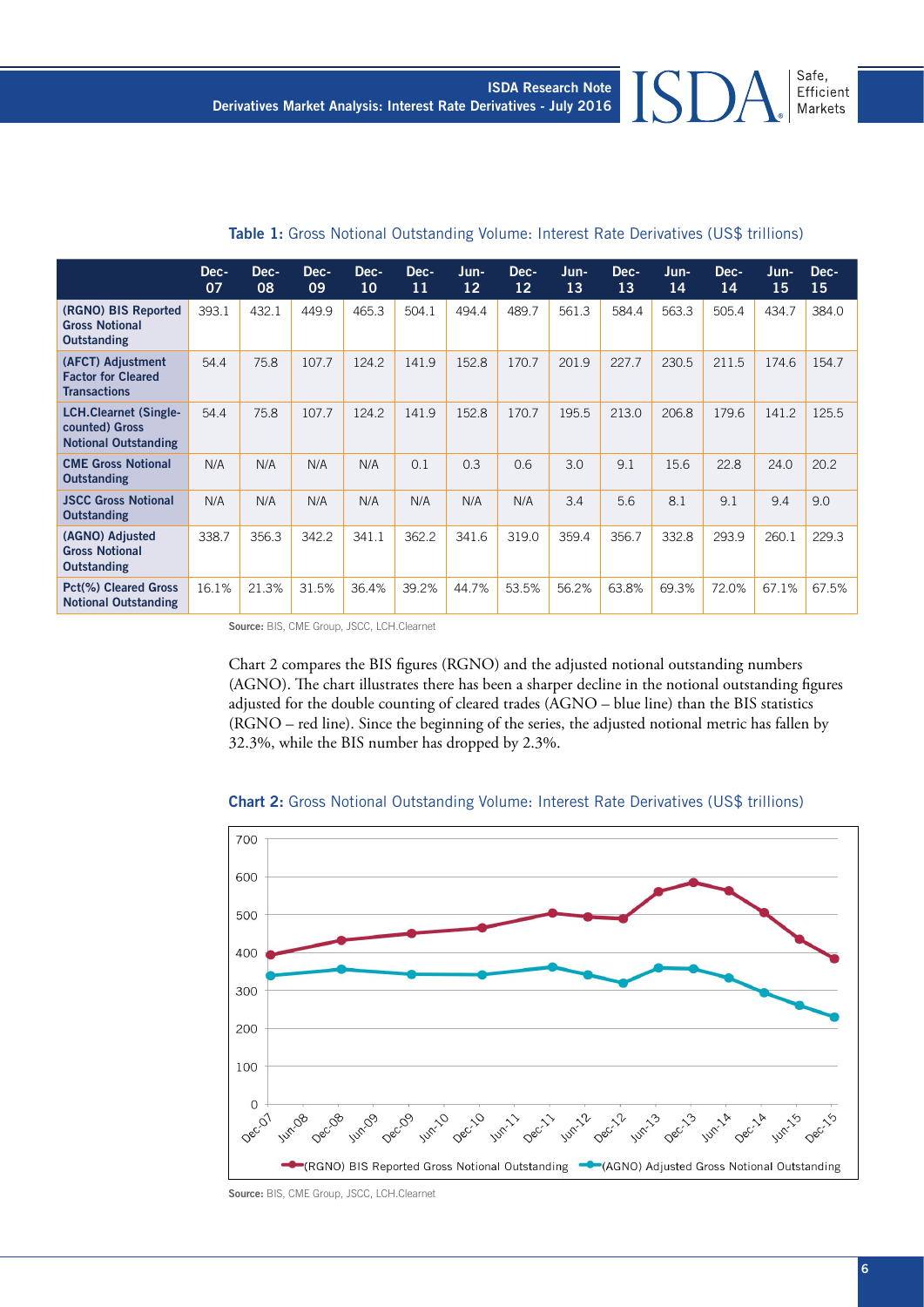The increasing volume of cleared trades over this period is illustrated by Chart 3 (red area). Approximately 67.5% of IRD notional outstanding was cleared at the end of 2015, versus 53.5% three years earlier and just 16.1% in December 2007.

Chart 3 also shows how the adjustment factor (ie, the total amount of cleared volume) has changed over time (AFCT – purple line). After climbing steadily to reach a high of \$230.5 trillion at the end of June 2014, clearing volumes have fallen to reach \$154.7 trillion at the end of 2015.

This largely reflects increased compression activity, which has reduced both cleared notional outstanding within CCPs and the overall size of the market. This is discussed in the next section.

#### **Chart 3:** Comparing the Percentage of Cleared Gross Notional Outstanding to the Adjustment Factor for Cleared Transactions (AFCT): Interest Rate Derivatives (US\$ trillions)



**Source:** CME Group, JSCC, LCH.Clearnet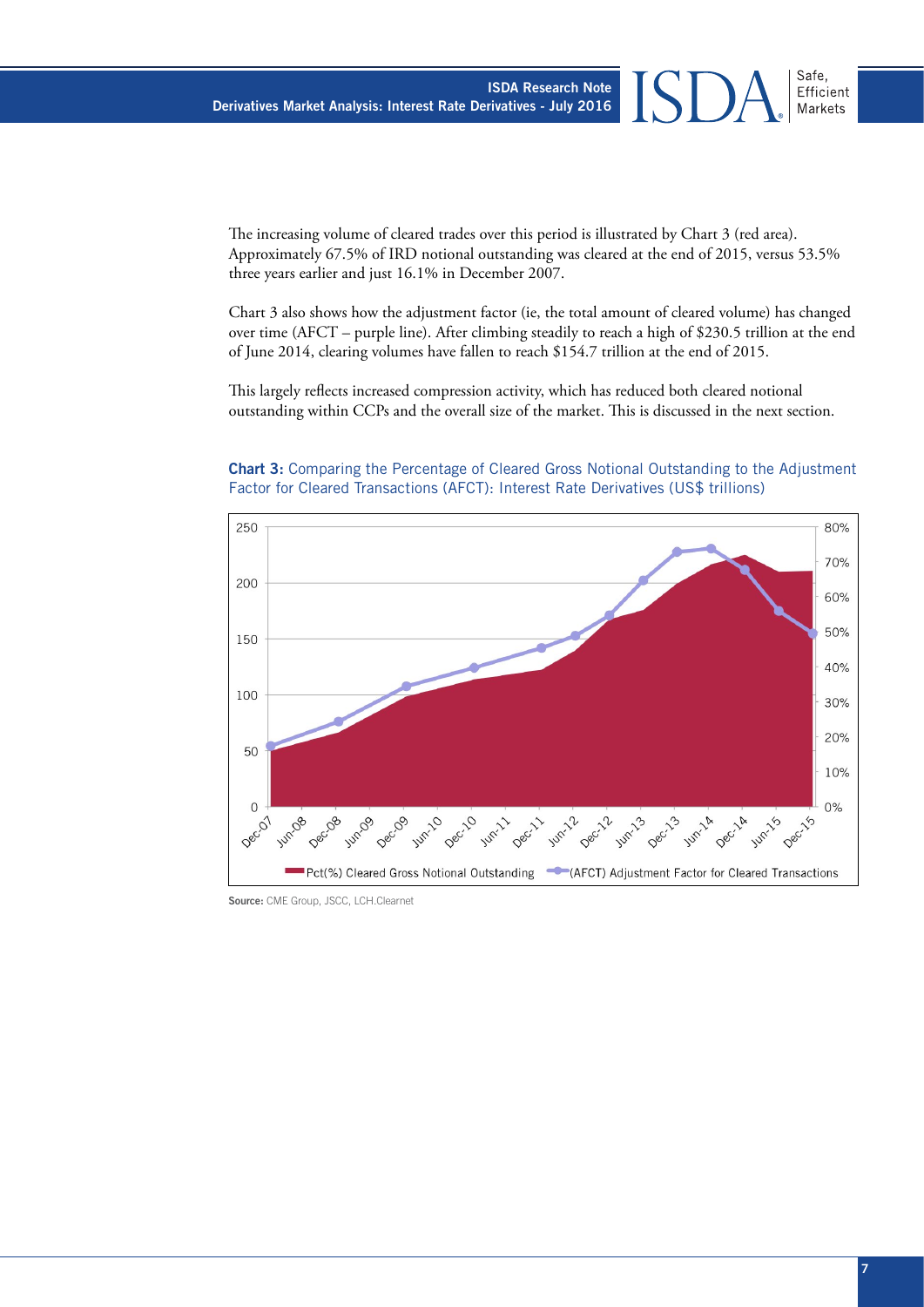Efficient Markets

# **THE EFFECT OF COMPRESSION**

Compression activity has increased rapidly over the past two years

The previous section analyzed the effects of clearing, and showed that IRD notional outstanding shrinks significantly once adjusted for double counting. This section considers the impact of compression.

While the BIS data is not adjusted for clearing, it does reflect trade compression activity. Compression acts to reduce notional outstanding as it allows market participants to cancel or tear up offsetting transactions. This means the overall market can appear to be shrinking, even if underlying trade activity is stable or increasing.

Compression volumes have risen sharply over the past two years in response to changes in regulation and improvements in compression technology. Given the impact of new capital rules – particularly the leverage ratio under Basel III, which is based on gross notional exposures – market participants have looked to reduce the size of their balance sheets. Compression also provides legal and operational benefits that market participants have been keen to achieve<sup>11</sup>.

In order to better understand underlying IRD market activity, compression volumes must be added back to the adjusted notional outstanding  $(AGNO)$  figure calculated in the last section<sup>12</sup>.

An **adjusted compressed IRD notional outstanding (ACNO)** figure is calculated using data from TriOptima's triReduce service<sup>13</sup>. Chart 4 depicts how this metric has changed since December 2011 (the first period for which the terminations of compressed IRD volume became available). Over the period, total outstanding compressed volume has increased from \$136.4 trillion to \$468.2 trillion at the end of 2015, a rise of 243.2% (black line).

The adjusted compressed notional outstanding figure comprises solo and triReduce multilateral compression activity. Solo compression was estimated at \$213.8 trillion at the end of the 2015 (dotted line, Chart 4), while triReduce's figures stood at \$254.4 trillion (dashed line, Chart 4).

Overall, IRD notional has been reduced by roughly 67% as a result of portfolio compression.

<sup>&</sup>lt;sup>11</sup> The act of compressing a trade decreases notional outstanding volume, as offsetting transactions are cancelled out. This administrative process does not affect the risk profile of a portfolio, only the total notional amount

<sup>&</sup>lt;sup>12</sup> See adjusted compressed notional outstanding methodology in the Appendix

<sup>&</sup>lt;sup>13</sup> For more information: [www.trioptima.com](http://www.trioptima.com)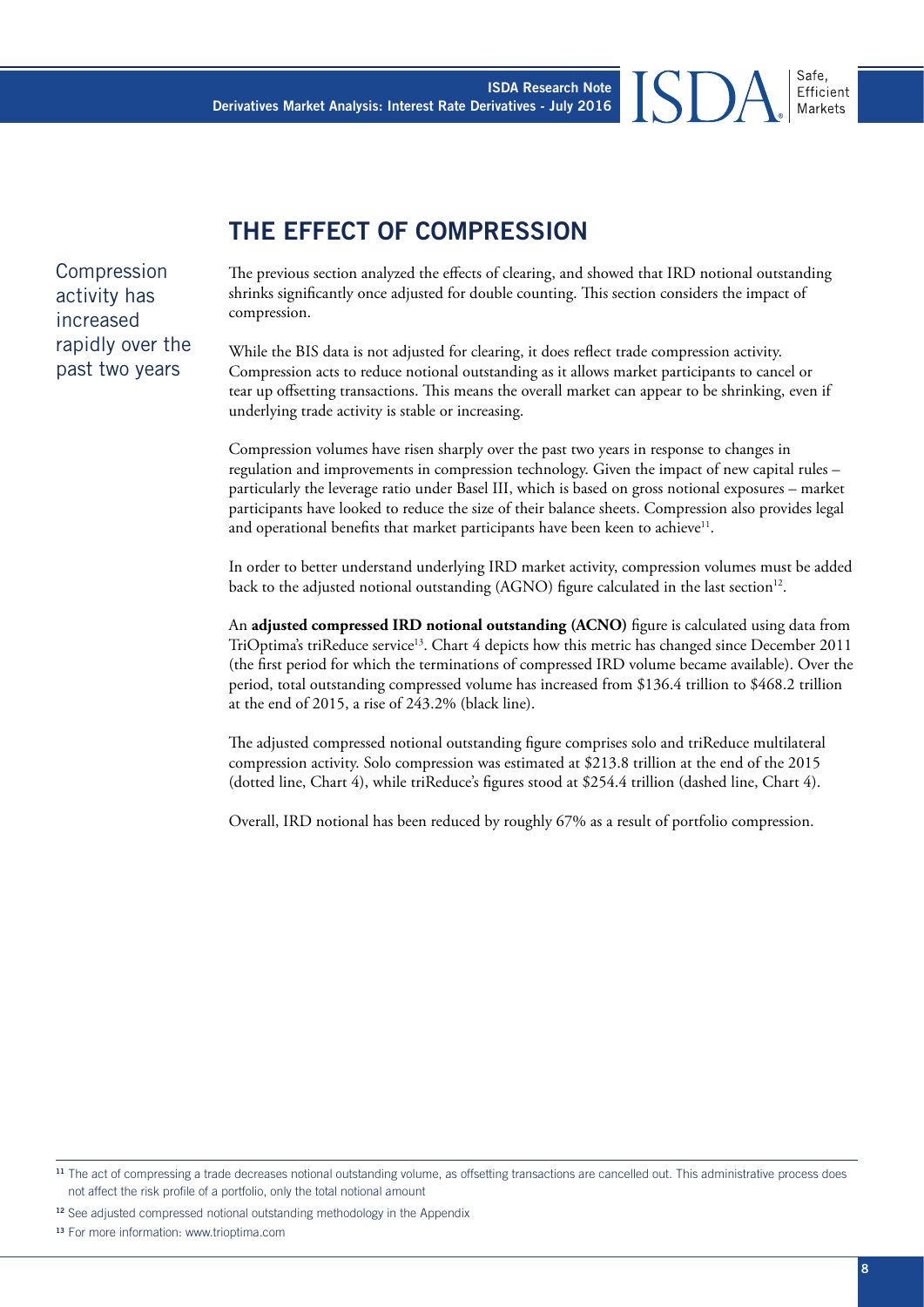



**Source:** TriOptima

# **TYING IT ALL TOGETHER**

Having explained the countervailing effects of clearing and compression, Chart 5 illustrates the overall effect of both factors. The chart shows:

- The size of the IRD market as per the BIS reported gross notional outstanding (blue line).
- Market size assuming no portfolio compression activity (grey line).
- The size of the market assuming no clearing activity, but including portfolio compression (red line).
- Market size after factoring out the impact of clearing and compression, which we refer to as the **derived gross notional outstanding**, or **DGNO** (orange line).

In comparing the DGNO (orange line) to the BIS numbers (blue line), several trends become clear:

- The BIS reported an 11.7% decrease in IRD gross notional outstanding figures in the six months to December 31, 2015, from \$434.7 trillion to \$384 trillion.
- After factoring out the effect of clearing and compression, gross notional volume increased 2.5%, from \$680.2 trillion to \$697.5 trillion, over the same period.

Comparing the two time series over a longer period (December 2011 to December 2015) reveals that:

- IRD gross notional outstanding as reported by the BIS decreased by 23.8%.
- After factoring out the impact of clearing and compression, gross notional volume has increased by 33%.

Underlying IRD notional outstanding grew 2.5% in the six months to end-2015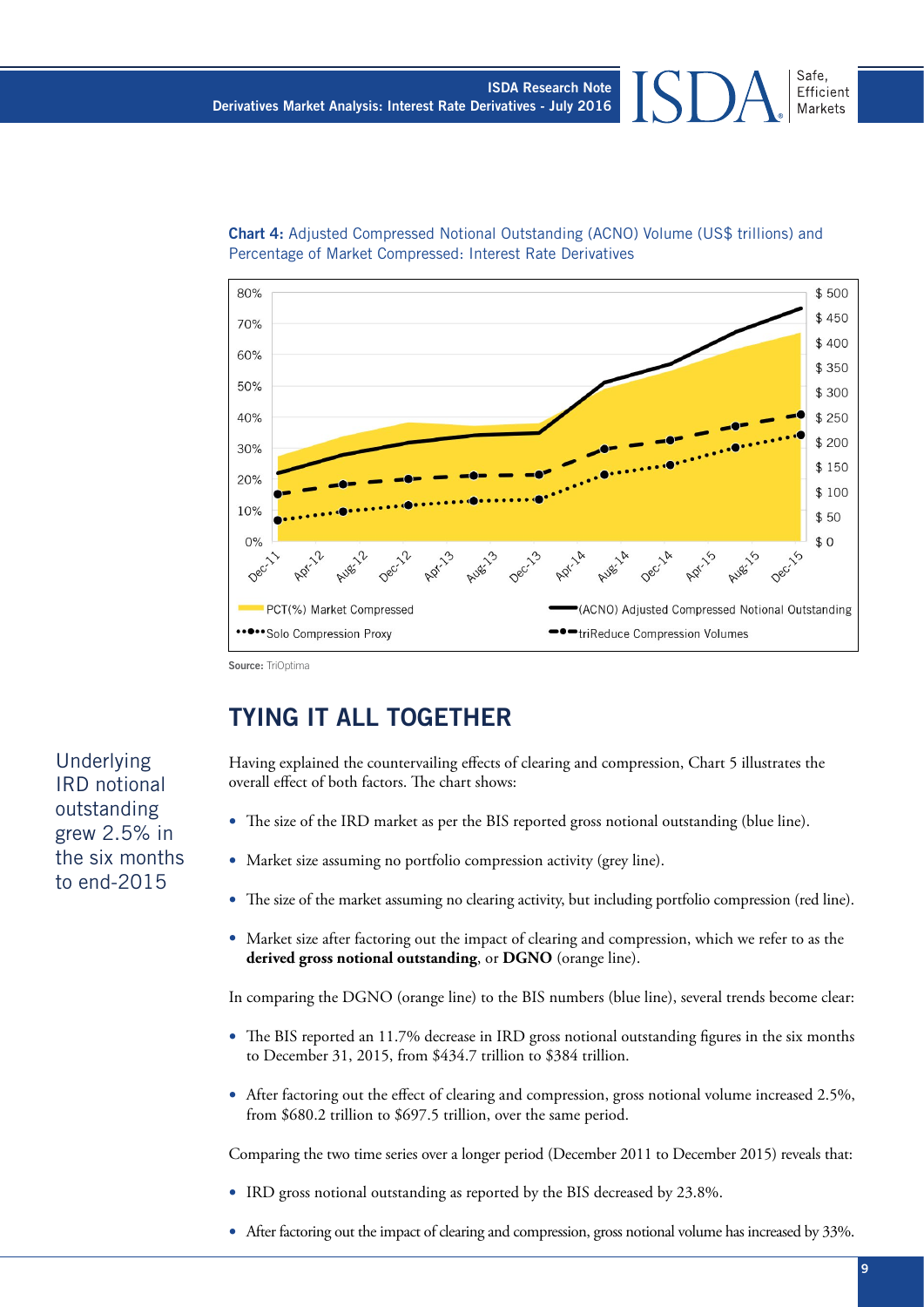

Chart 5: Gross Notional Outstanding Volume: Interest Rate Derivatives (US\$ trillions)

Table 3 adjusts the BIS reported figures for the effects of clearing and compression over the past five years. The first row describes what the market would look like had portfolio compression never occurred. At the end of December 2015, interest rate derivatives gross notional outstanding would have been nearly double the BIS figures, at \$852.2 trillion.

However, the goal of this report is to adjust the BIS data for both compression and the double counting of cleared trades. To achieve that, compressed notional volume (ACNO) needs to be added to the notional outstanding metric adjusted for double counting (AGNO). The result is a derived gross notional outstanding figure (DGNO), which represents the underlying IRD market before compression and clearing occurs.

Since December 2011, the DGNO has increased about 40%. As of December 31, 2015, the metric stood at \$697.5 trillion, a 2.5% increase over the first half of 2015.

**Source:** BIS, CME Group, JSCC, LCH.Clearnet, TriOptima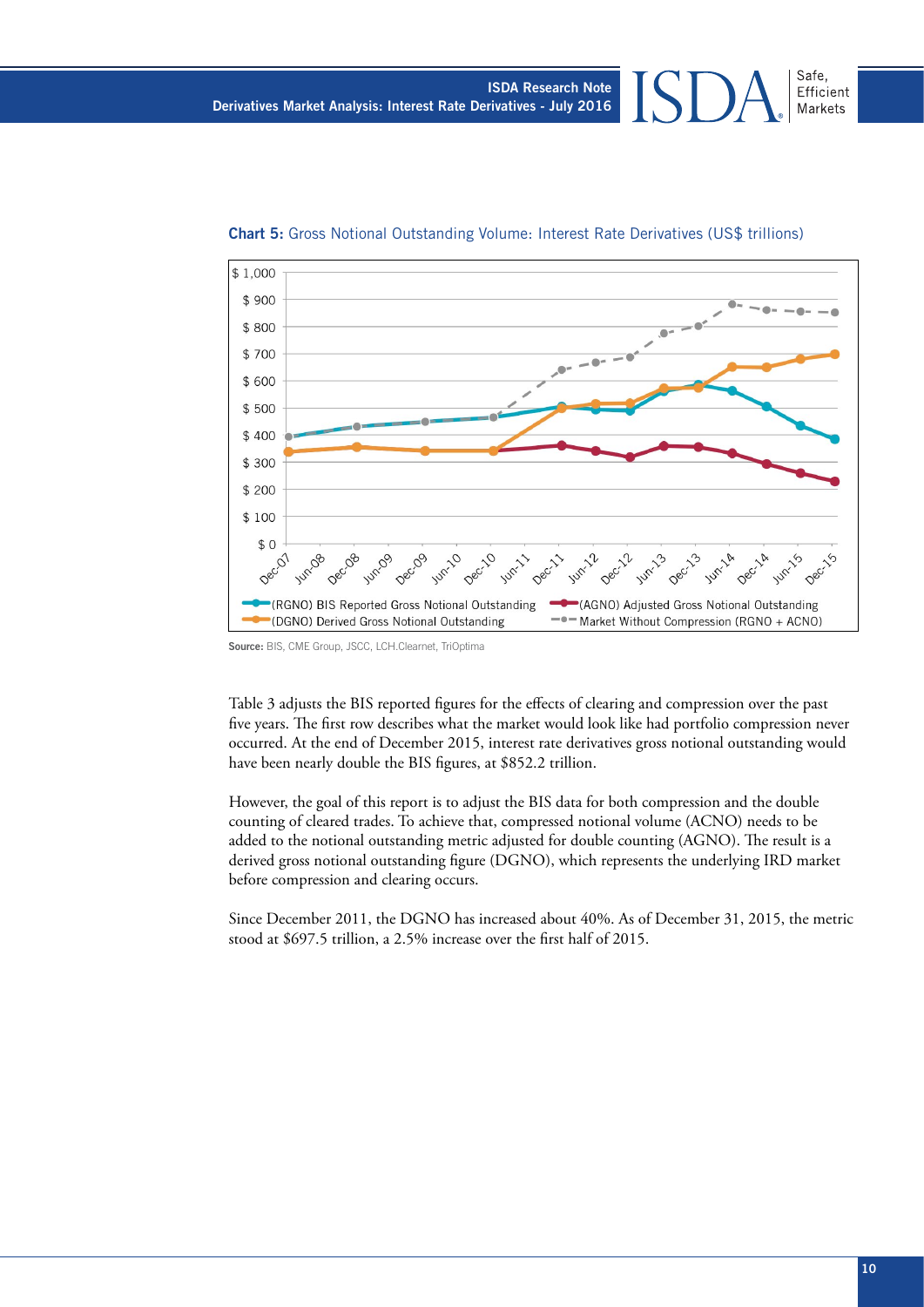| Notional outstanding<br>- US\$ trillion                             | Dec-<br>07 | Dec-<br>08 | Dec-<br>09 | Dec-<br>10 | Dec-<br>11 | Jun-<br>12 | Dec-<br>12 | Jun-<br>13 | Dec-<br>13 | Jun-<br>14 | Dec-<br>14 | Jun-<br>15 | Dec-<br>15 |
|---------------------------------------------------------------------|------------|------------|------------|------------|------------|------------|------------|------------|------------|------------|------------|------------|------------|
| (RGNO + ACNO)<br><b>Market Without</b><br><b>Compression</b>        | 393.1      | 432.1      | 449.9      | 465.3      | 640.5      | 668.3      | 687.5      | 774.0      | 802.4      | 882.4      | 861.5      | 854.8      | 852.2      |
| (RGNO) BIS Reported<br><b>Gross Notional</b><br><b>Outstanding</b>  | 393.1      | 432.1      | 449.9      | 465.3      | 504.1      | 494.4      | 489.7      | 561.3      | 584.4      | 563.3      | 505.4      | 434.7      | 384.0      |
| (AGNO) Adjusted<br><b>Gross Notional</b><br><b>Outstanding</b>      | 338.7      | 356.3      | 342.2      | 341.1      | 362.2      | 341.6      | 319.0      | 359.4      | 356.7      | 332.8      | 293.9      | 260.1      | 229.3      |
| (ACNO) Adjusted<br><b>Compressed Notional</b><br><b>Outstanding</b> | N/A        | N/A        | N/A        | N/A        | 136.4      | 173.9      | 197.8      | 212.7      | 218.0      | 319.1      | 356.1      | 420.1      | 468.2      |
| (DGNO) Derived Gross<br><b>Notional Outstanding</b>                 | 338.7      | 356.3      | 342.2      | 341.1      | 498.6      | 515.5      | 516.8      | 572.1      | 574.7      | 651.9      | 650.0      | 680.2      | 697.5      |

Table 3: Tying it all Together: The Derived Gross Notional Outstanding Measure (DGNO) of Market Size: Interest Rate Derivatives (US\$ trillions)

**Source:** BIS, CME Group, JSCC, LCH.Clearnet, TriOptima

# **CONCLUSION**

Underlying IRD notional outstanding grew 2.5% in the six months to end-2015

Although public data indicates a decrease in IRD notional outstanding in the second half of 2015, this analysis indicated the underlying market before clearing and compression increased by 2.5% versus six months earlier.

The effects of clearing and compression skew publicly reported derivatives notional outstanding data. Clearing acts to increase reported notional outstanding, as a single bilateral transaction is counted as two cleared trades once novated to a central counterparty. In contrast, compression reduces notional outstanding, which can make it seem like fewer trades are taking place.

After adjusting for the double counting of cleared transactions, the analysis shows 67.5% of IRD notional outstanding is currently cleared.

Safe, Efficient Markets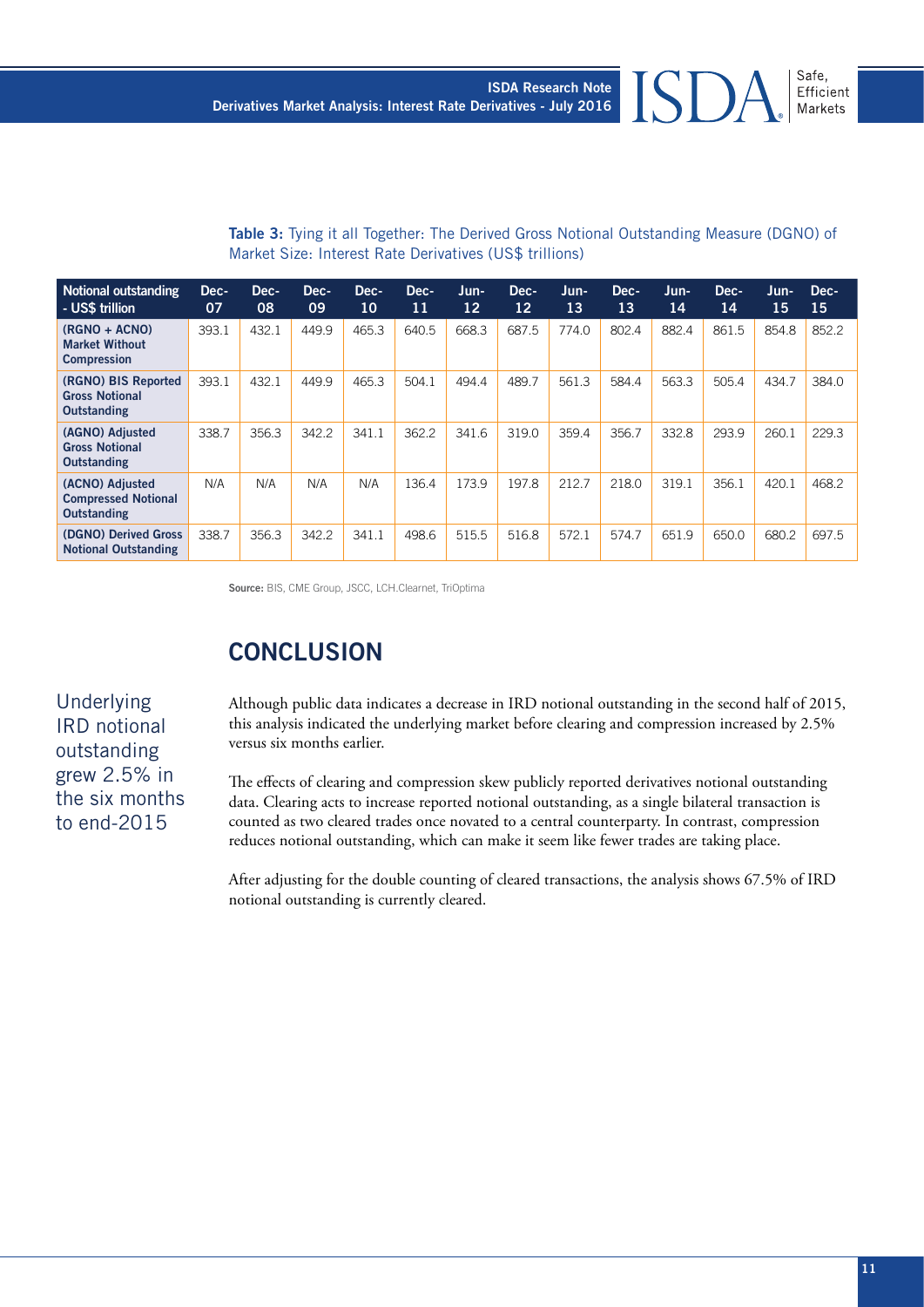Efficient Markets

# **GLOSSARY**

#### **Reported Gross Notional Outstanding (RGNO)**

This refers to BIS releases statistics describing the notional value of all deals concluded and not yet settled on the reporting date as part of its semiannual statistical release.

#### **Derived Gross Notional Outstanding (DGNO)**

This reflects interest rate derivatives notional outstanding before clearing and compression effects. The DGNO is calculated by adding the AGNO and ACNO figures.

#### **Adjustment Factor for Cleared Transactions (AFCT)**

Clearing house data is aggregated to determine the level of interest rate derivatives outstanding that has been cleared. This aggregation produces a metric that adjusts for the double counting of cleared notional outstanding volume reported by the BIS.

#### **Adjusted Gross Notional Outstanding (AGNO)**

The AGNO metric reflects the difference between the RGNO and AFTC metrics. The AGNO represents the state of the market before clearing occurs.

#### **Adjusted Compressed Notional Outstanding (ACNO)**

TriOptima triReduce statistics (which represent multilateral compression) and a proxy of CCP solo compression are used to evaluate the level of IRD outstanding compression volume. These figures have been adjusted for trades otherwise maturing.

#### **Pct (%) Cleared Gross Notional Outstanding:**

This metric is defined as the AGNO, or the state of the market before clearing occurs, divided by the AFCT, or the level of IRD outstanding that has been cleared.

# **APPENDIX**

#### **ACNO Methodology**

TriOptima's triReduce data is used as a proxy to evaluate the level of IRD portfolio compression. CCP compressed figures have been adjusted for double counting and are combined with non-CCP compressions.

Two types of compression are typically used to reduce gross notional volumes: solo and multilateral. TriOptima's triReduce CCP data represents only multilateral compression volume conducted within a clearing house. In the absence of solo compression data, CCP triReduce volumes have been doubled to account for both types of compression. The resulting figure is used to arrive at an adjusted compressed notional outstanding (ACNO) estimate<sup>14</sup>.

Growth of compressed volume stems from cleared positions, which account for roughly 84% of the triReduce total. Non-CCP compression accounts for a smaller portion, and has been declining since December 2012.

<sup>14</sup>TriOptima triReduce outstanding compressed volume statistics are adjusted for trades otherwise maturing in order to arrive at an ACNO metric that can be compared to the AGNO statistic. Similarly adjusted CCP data was not available for this study